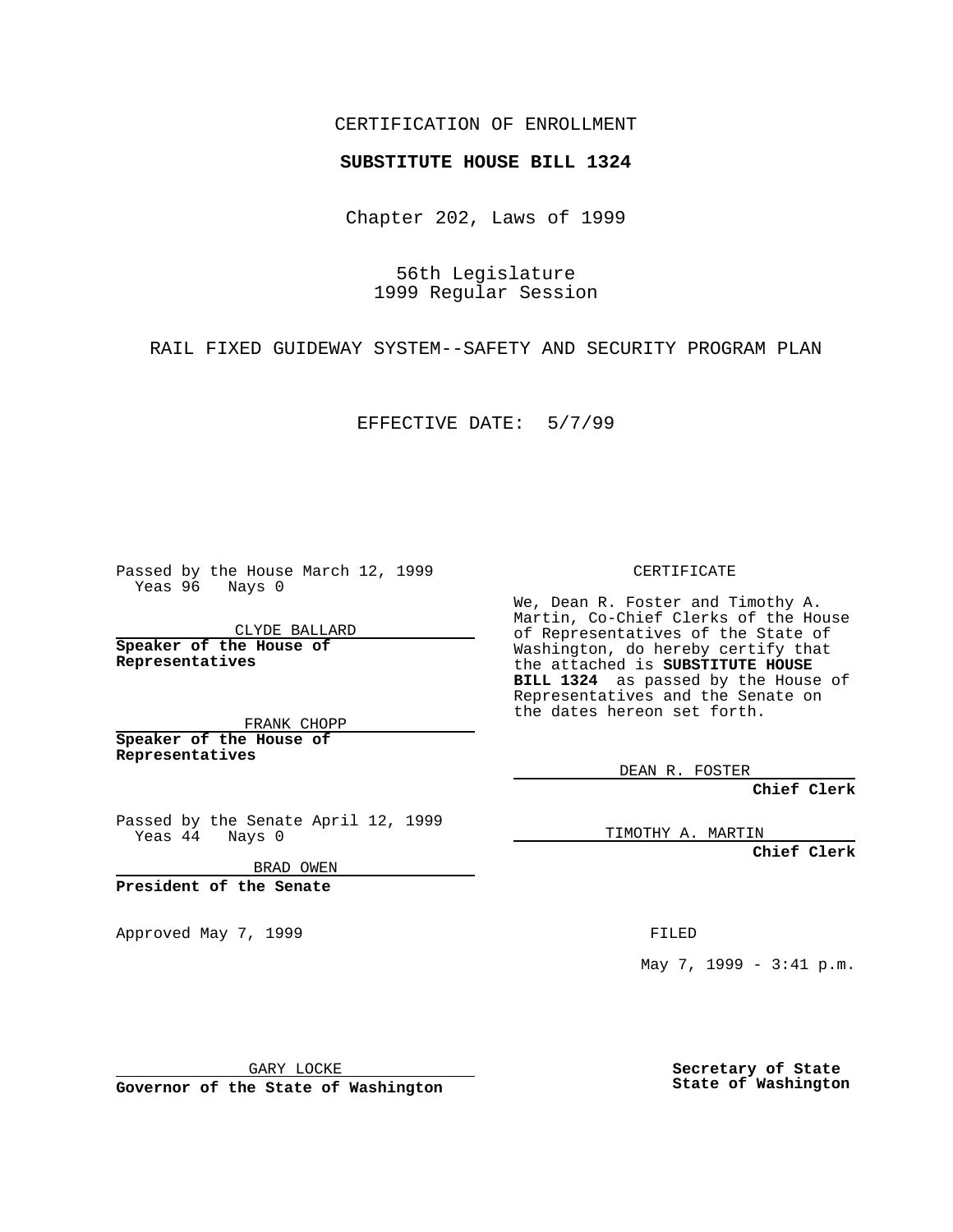## **SUBSTITUTE HOUSE BILL 1324** \_\_\_\_\_\_\_\_\_\_\_\_\_\_\_\_\_\_\_\_\_\_\_\_\_\_\_\_\_\_\_\_\_\_\_\_\_\_\_\_\_\_\_\_\_\_\_

\_\_\_\_\_\_\_\_\_\_\_\_\_\_\_\_\_\_\_\_\_\_\_\_\_\_\_\_\_\_\_\_\_\_\_\_\_\_\_\_\_\_\_\_\_\_\_

Passed Legislature - 1999 Regular Session

## **State of Washington 56th Legislature 1999 Regular Session**

**By** House Committee on Transportation (originally sponsored by Representatives Fisher, K. Schmidt, Mitchell and Hankins; by request of Department of Transportation)

Read first time 03/03/1999.

1 AN ACT Relating to transportation safety and planning; amending RCW 81.104.015; adding a new section to chapter 35.21 RCW; adding a new section to chapter 35A.21 RCW; adding a new section to chapter 36.01 RCW; adding a new section to chapter 36.57 RCW; adding a new section to chapter 36.57A RCW; adding a new section to chapter 81.112 RCW; adding a new section to chapter 81.104 RCW; adding a new section to chapter 42.17 RCW; and declaring an emergency.

BE IT ENACTED BY THE LEGISLATURE OF THE STATE OF WASHINGTON:

 NEW SECTION. **Sec. 1.** A new section is added to chapter 35.21 RCW to read as follows:

 (1) Each city or town that owns or operates a rail fixed guideway system as defined in RCW 81.104.015 shall submit a system safety and security program plan for that guideway to the state department of transportation by September 1, 1999, or at least three months before beginning operations or instituting revisions to its plan. This plan must describe the city's procedures for (a) reporting and investigating reportable accidents, unacceptable hazardous conditions, and security breaches, (b) submitting corrective action plans and annual safety and security audit reports, (c) facilitating on-site safety and security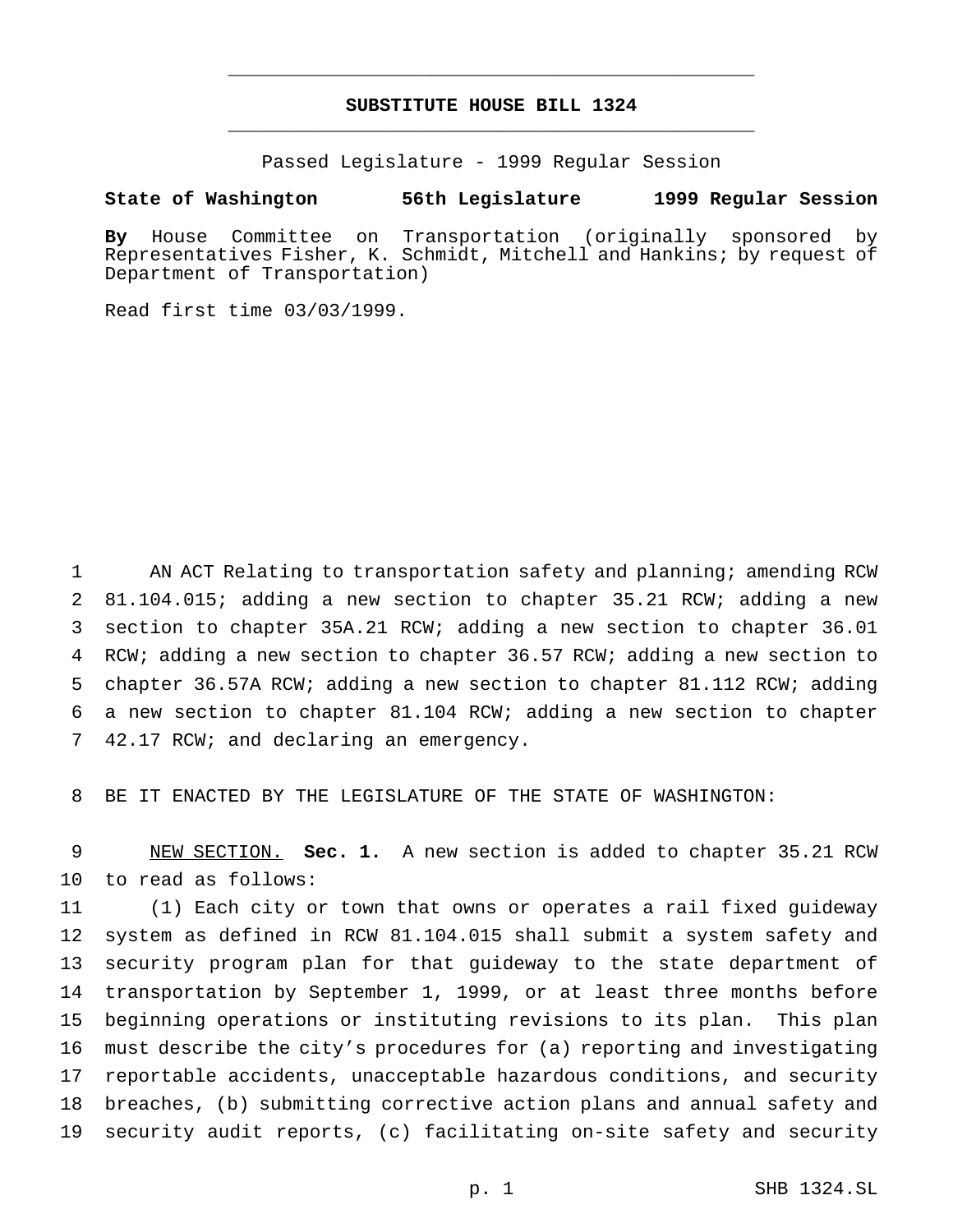reviews by the state department of transportation, and (d) addressing passenger and employee security. The plan must, at a minimum, conform to the standards adopted by the state department of transportation. If required by the department, the city or town shall revise its plan to incorporate the department's review comments within sixty days after their receipt, and resubmit its revised plan for review.

 (2) Each city or town shall implement and comply with its system safety and security program plan. The city or town shall perform internal safety and security audits to evaluate its compliance with the plan, and submit its audit schedule to the department of transportation no later than December 15th each year. The city or town shall prepare an annual report for its internal safety and security audits undertaken in the prior year and submit it to the department no later than February 15th. This annual report must include the dates the audits were conducted, the scope of the audit activity, the audit findings and recommendations, the status of any corrective actions taken as a result of the audit activity, and the results of each audit in terms of the adequacy and effectiveness of the plan.

 (3) Each city or town shall notify the department of transportation within twenty-four hours of an occurrence of a reportable accident, unacceptable hazardous condition, or security breach. The department may adopt rules further defining a reportable accident, unacceptable hazardous condition, or security breach. The city or town shall investigate all reportable accidents, unacceptable hazardous conditions, or security breaches and provide a written investigation report to the department within forty-five calendar days after the reportable accident, unacceptable hazardous condition, or security breach.

 (4) The security section of the safety and security plan required in subsection (1)(d) of this section is exempt from public disclosure under chapter 42.17 RCW. However, the activities and plans as 32 described in subsections  $(1)(a)$ ,  $(b)$ , and  $(c)$ ,  $(2)$ , and  $(3)$  of this section are not subject to this exemption.

 NEW SECTION. **Sec. 2.** A new section is added to chapter 35A.21 RCW to read as follows:

 (1) Each code city that owns or operates a rail fixed guideway system as defined in RCW 81.104.015 shall submit a system safety and security program plan for that guideway to the state department of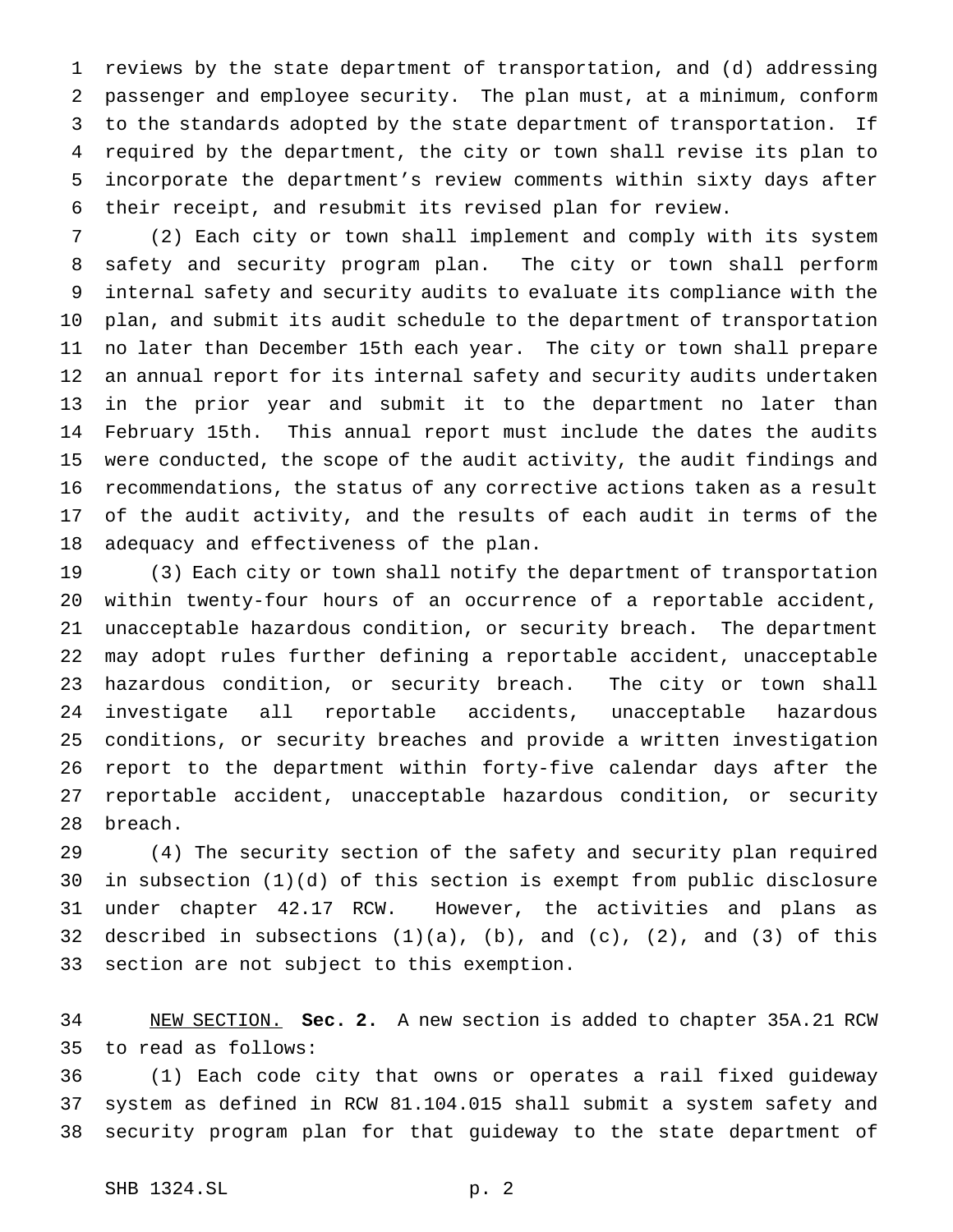transportation by September 1, 1999, or at least three months before beginning operations or instituting revisions to its plan. This plan must describe the code city's procedures for (a) reporting and investigating reportable accidents, unacceptable hazardous conditions, and security breaches, (b) submitting corrective action plans and annual safety and security audit reports, (c) facilitating on-site safety and security reviews by the state department of transportation, and (d) addressing passenger and employee security. The plan must, at a minimum, conform to the standards adopted by the state department of transportation. If required by the department, the code city shall revise its plan to incorporate the department's review comments within sixty days after their receipt, and resubmit its revised plan for review.

 (2) Each code city shall implement and comply with its system safety and security program plan. The code city shall perform internal safety and security audits to evaluate its compliance with the plan, and submit its audit schedule to the department of transportation no later than December 15th each year. The code city shall prepare an annual report for its internal safety and security audits undertaken in the prior year and submit it to the department no later than February 15th. This annual report must include the dates the audits were conducted, the scope of the audit activity, the audit findings and recommendations, the status of any corrective actions taken as a result of the audit activity, and the results of each audit in terms of the adequacy and effectiveness of the plan.

 (3) Each code city shall notify the department of transportation within twenty-four hours of an occurrence of a reportable accident, unacceptable hazardous condition, or security breach. The department may adopt rules further defining a reportable accident, unacceptable hazardous condition, or security breach. The code city shall investigate all reportable accidents, unacceptable hazardous conditions, or security breaches and provide a written investigation report to the department within forty-five calendar days after the reportable accident, unacceptable hazardous condition, or security breach.

 (4) The security section of the safety and security plan required in subsection (1)(d) of this section is exempt from public disclosure under chapter 42.17 RCW. However, the activities and plans as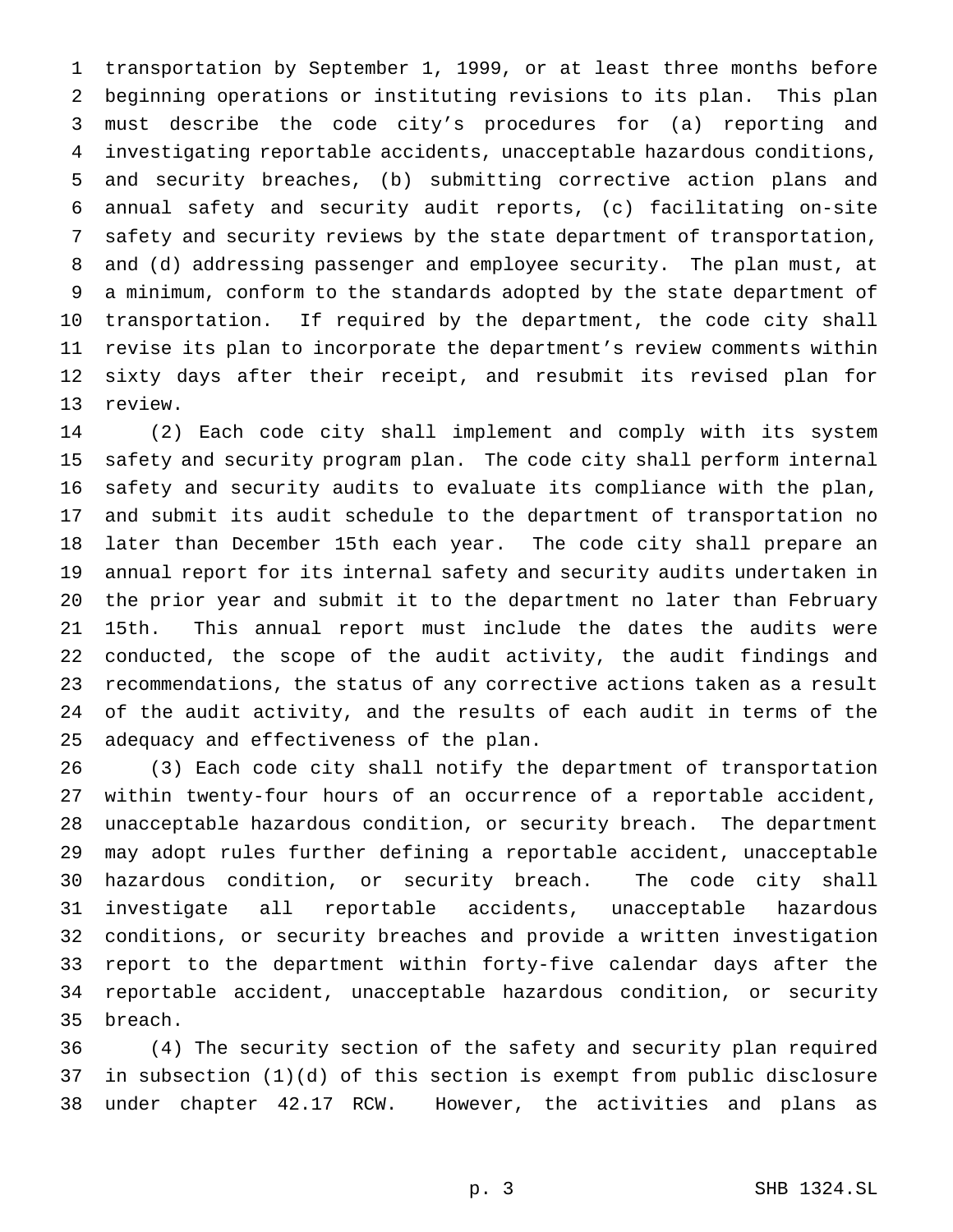described in subsections (1)(a), (b), and (c), (2), and (3) of this section are not subject to this exemption.

 NEW SECTION. **Sec. 3.** A new section is added to chapter 36.01 RCW to read as follows:

 (1) Each county functioning under chapter 36.56 RCW that owns or operates a rail fixed guideway system as defined in RCW 81.104.015 shall submit a system safety and security program plan for that guideway to the state department of transportation by September 1, 1999, or at least three months before beginning operations or instituting revisions to its plan. This plan must describe the county's procedures for (a) reporting and investigating reportable accidents, unacceptable hazardous conditions, and security breaches, (b) submitting corrective action plans and annual safety and security audit reports, (c) facilitating on-site safety and security reviews by the state department of transportation, and (d) addressing passenger and employee security. The plan must, at a minimum, conform to the standards adopted by the state department of transportation. If required by the department, the county shall revise its plan to incorporate the department's review comments within sixty days after their receipt, and resubmit its revised plan for review.

 (2) Each county functioning under chapter 36.56 RCW shall implement and comply with its system safety and security program plan. The county shall perform internal safety and security audits to evaluate its compliance with the plan, and submit its audit schedule to the department of transportation no later than December 15th each year. The county shall prepare an annual report for its internal safety and security audits undertaken in the prior year and submit it to the department no later than February 15th. This annual report must include the dates the audits were conducted, the scope of the audit activity, the audit findings and recommendations, the status of any corrective actions taken as a result of the audit activity, and the results of each audit in terms of the adequacy and effectiveness of the plan.

 (3) Each county shall notify the department of transportation within twenty-four hours of an occurrence of a reportable accident, unacceptable hazardous condition, or security breach. The department may adopt rules further defining a reportable accident, unacceptable hazardous condition, or security breach. The county shall investigate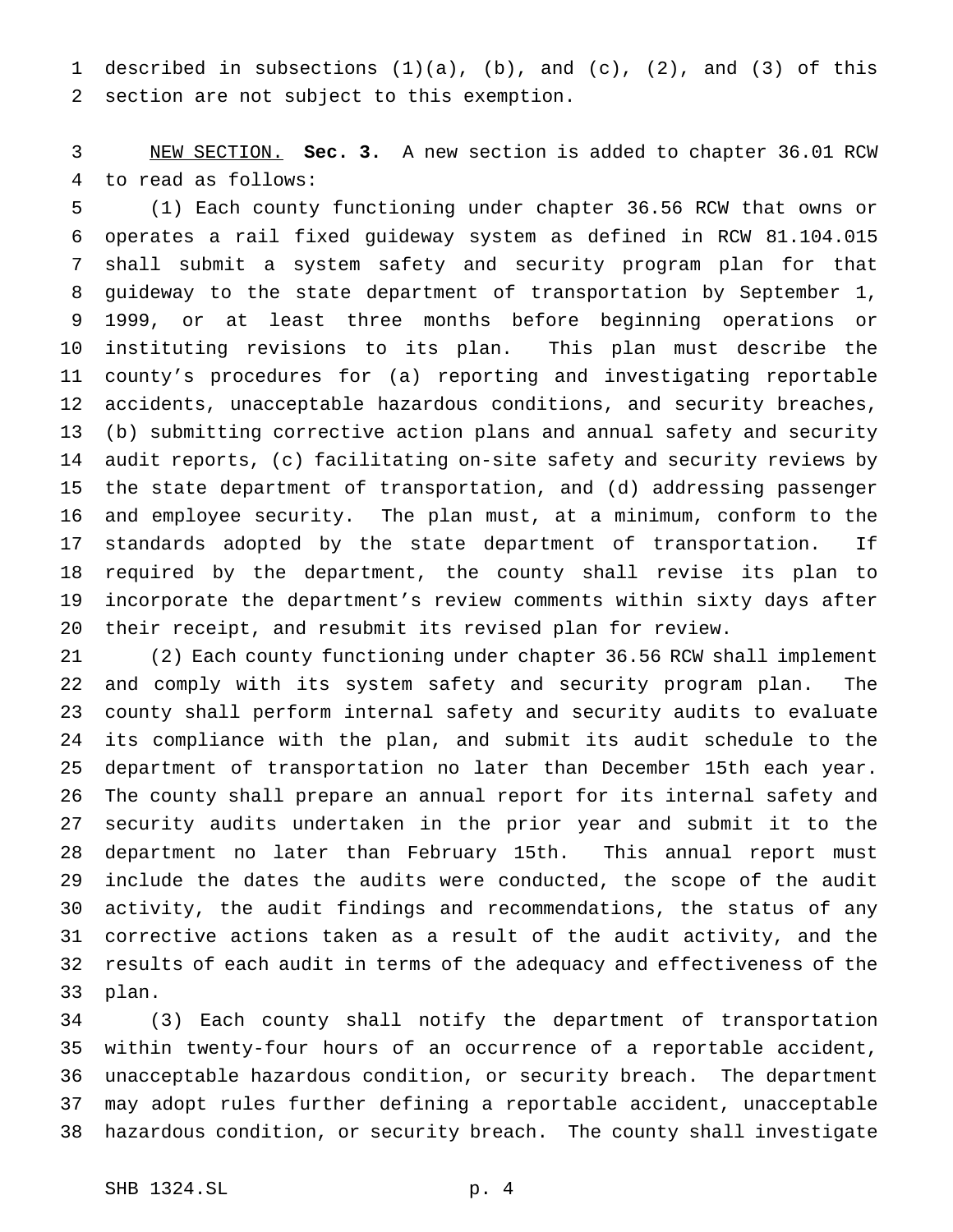all reportable accidents, unacceptable hazardous conditions, or security breaches and provide a written investigation report to the department within forty-five calendar days after the reportable accident, unacceptable hazardous condition, or security breach.

 (4) The security section of the safety and security plan required in subsection (1)(d) of this section is exempt from public disclosure under chapter 42.17 RCW. However, the activities and plans as 8 described in subsections  $(1)(a)$ ,  $(b)$ , and  $(c)$ ,  $(2)$ , and  $(3)$  of this section are not subject to this exemption.

 NEW SECTION. **Sec. 4.** A new section is added to chapter 36.57 RCW to read as follows:

 (1) Each county transportation authority that owns or operates a rail fixed guideway system as defined in RCW 81.104.015 shall submit a system safety and security program plan for that guideway to the state department of transportation by September 1, 1999, or at least three months before beginning operations or instituting revisions to its plan. This plan must describe the county transportation authority's procedures for (a) reporting and investigating reportable accidents, unacceptable hazardous conditions, and security breaches, (b) submitting corrective action plans and annual safety and security audit reports, (c) facilitating on-site safety and security reviews by the state department of transportation, and (d) addressing passenger and employee security. The plan must, at a minimum, conform to the standards adopted by the state department of transportation. If required by the department, the county transportation authority shall revise its plan to incorporate the department's review comments within sixty days after their receipt, and resubmit its revised plan for review.

 (2) Each county transportation authority shall implement and comply with its system safety and security program plan. The county transportation authority shall perform internal safety and security audits to evaluate its compliance with the plan, and submit its audit schedule to the department of transportation no later than December 15th each year. The county transportation authority shall prepare an annual report for its internal safety and security audits undertaken in the prior year and submit it to the department no later than February 15th. This annual report must include the dates the audits were conducted, the scope of the audit activity, the audit findings and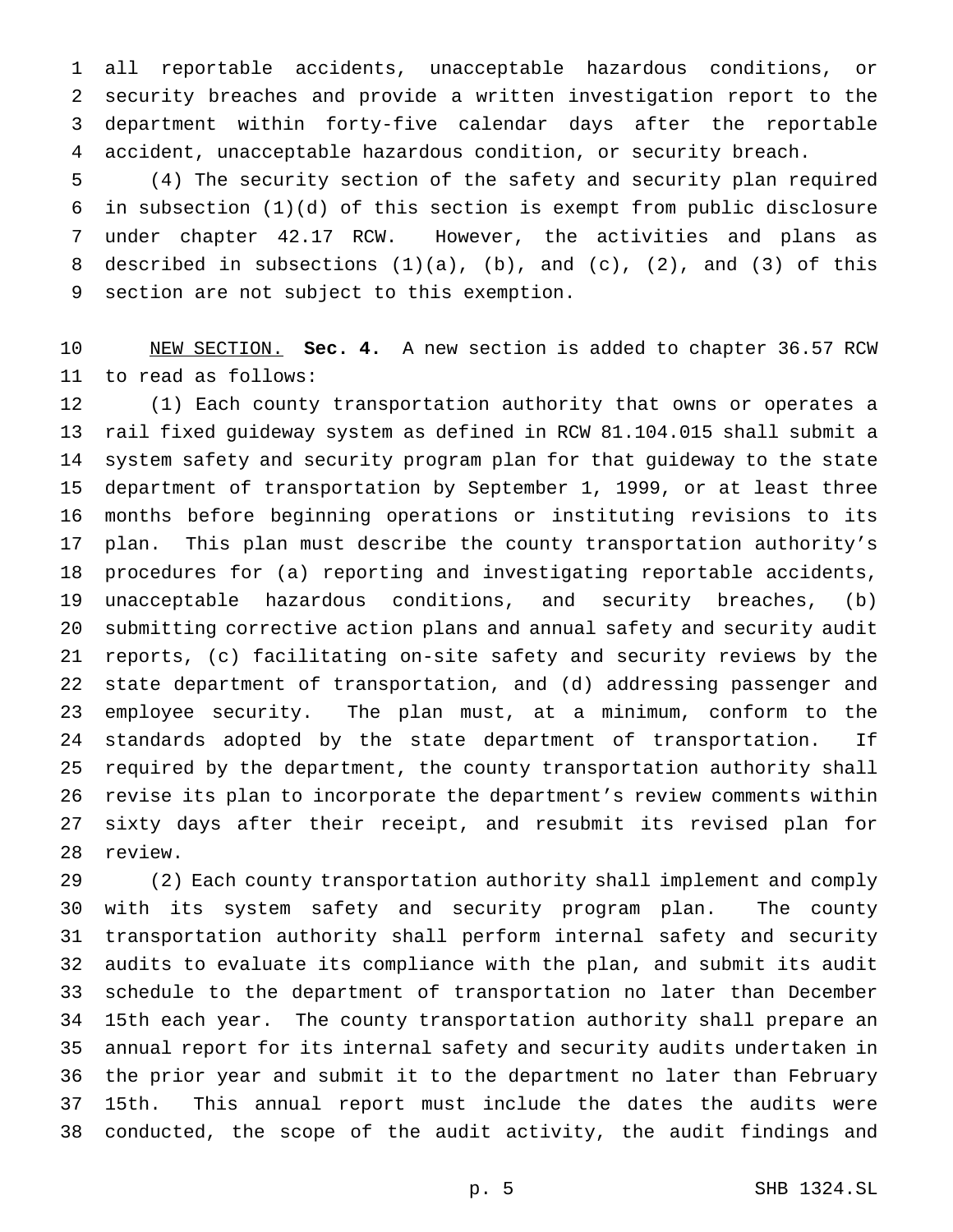recommendations, the status of any corrective actions taken as a result of the audit activity, and the results of each audit in terms of the adequacy and effectiveness of the plan.

 (3) Each county transportation authority shall notify the department of transportation within twenty-four hours of an occurrence of a reportable accident, unacceptable hazardous condition, or security breach. The department may adopt rules further defining a reportable accident, unacceptable hazardous condition, or security breach. The county transportation authority shall investigate all reportable accidents, unacceptable hazardous conditions, or security breaches and provide a written investigation report to the department within forty- five calendar days after the reportable accident, unacceptable hazardous condition, or security breach.

 (4) The security section of the safety and security plan required in subsection (1)(d) of this section is exempt from public disclosure under chapter 42.17 RCW. However, the activities and plans as described in subsections (1)(a), (b), and (c), (2), and (3) of this section are not subject to this exemption.

 NEW SECTION. **Sec. 5.** A new section is added to chapter 36.57A RCW to read as follows:

 (1) Each public transportation benefit area that owns or operates a rail fixed guideway system as defined in RCW 81.104.015 shall submit a system safety and security program plan for that guideway to the state department of transportation by September 1, 1999, or at least three months before beginning operations or instituting revisions to its plan. This plan must describe the public transportation benefit area's procedures for (a) reporting and investigating reportable accidents, unacceptable hazardous conditions, and security breaches, (b) submitting corrective action plans and annual safety and security audit reports, (c) facilitating on-site safety and security reviews by the state department of transportation, and (d) addressing passenger and employee security. The plan must, at a minimum, conform to the standards adopted by the state department of transportation. If required by the department, the public transportation benefit area shall revise its plan to incorporate the department's review comments within sixty days after their receipt, and resubmit its revised plan for review.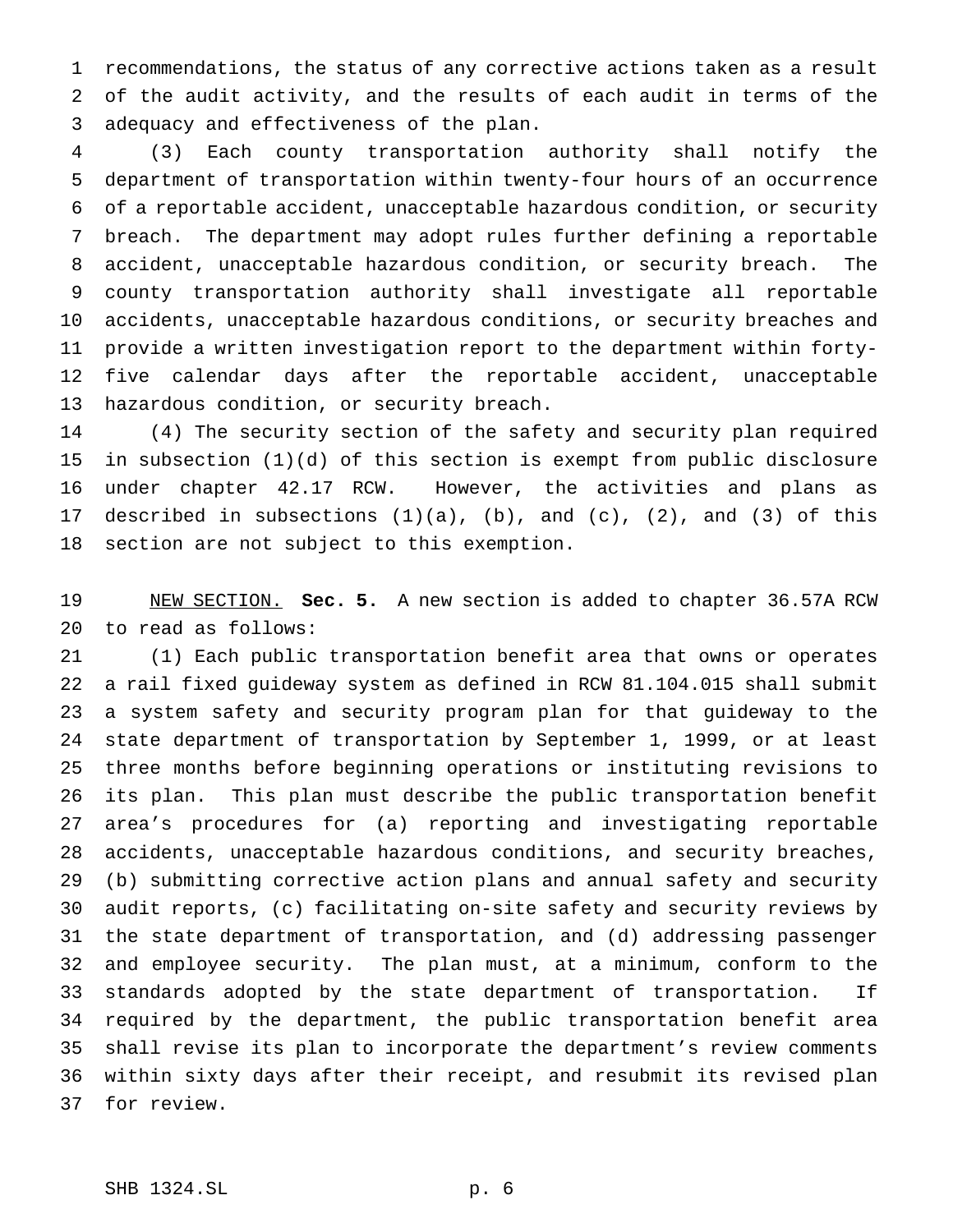(2) Each public transportation benefit area shall implement and comply with its system safety and security program plan. The public transportation benefit area shall perform internal safety and security audits to evaluate its compliance with the plan, and submit its audit schedule to the department of transportation no later than December 15th each year. The public transportation benefit area shall prepare an annual report for its internal safety and security audits undertaken in the prior year and submit it to the department no later than February 15th. This annual report must include the dates the audits were conducted, the scope of the audit activity, the audit findings and recommendations, the status of any corrective actions taken as a result of the audit activity, and the results of each audit in terms of the adequacy and effectiveness of the plan.

 (3) Each public transportation benefit area shall notify the department of transportation within twenty-four hours of an occurrence of a reportable accident, unacceptable hazardous condition, or security breach. The department may adopt rules further defining a reportable accident, unacceptable hazardous condition, or security breach. The public transportation benefit area shall investigate all reportable accidents, unacceptable hazardous conditions, or security breaches and provide a written investigation report to the department within forty- five calendar days after the reportable accident, unacceptable hazardous condition, or security breach.

 (4) The security section of the safety and security plan required in subsection (1)(d) of this section is exempt from public disclosure under chapter 42.17 RCW. However, the activities and plans as 27 described in subsections  $(1)(a)$ ,  $(b)$ , and  $(c)$ ,  $(2)$ , and  $(3)$  of this section are not subject to this exemption.

 NEW SECTION. **Sec. 6.** A new section is added to chapter 81.112 RCW to read as follows:

 (1) Each regional transit authority that owns or operates a rail fixed guideway system as defined in RCW 81.104.015 shall submit a system safety and security program plan for that guideway to the state department of transportation by September 1, 1999, or at least three months before beginning operations or instituting revisions to its plan. This plan must describe the authority's procedures for (a) reporting and investigating reportable accidents, unacceptable hazardous conditions, and security breaches, (b) submitting corrective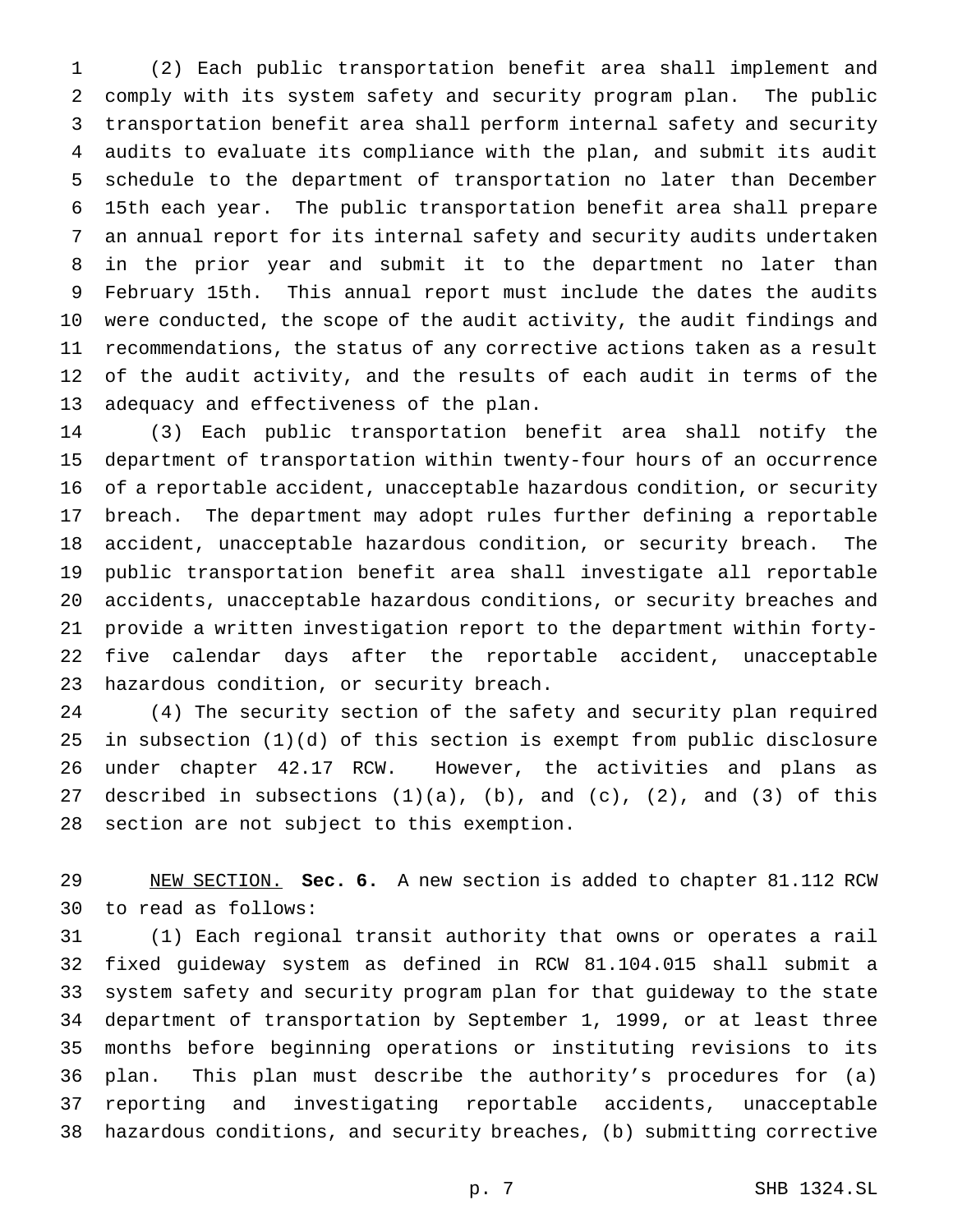action plans and annual safety and security audit reports, (c) facilitating on-site safety and security reviews by the state department of transportation, and (d) addressing passenger and employee security. The plan must, at a minimum, conform to the standards adopted by the state department of transportation. If required by the department, the regional transit authority shall revise its plan to incorporate the department's review comments within sixty days after their receipt, and resubmit its revised plan for review.

 (2) Each regional transit authority shall implement and comply with its system safety and security program plan. The regional transit authority shall perform internal safety and security audits to evaluate its compliance with the plan, and submit its audit schedule to the department of transportation no later than December 15th each year. The regional transit authority shall prepare an annual report for its internal safety and security audits undertaken in the prior year and submit it to the department no later than February 15th. This annual report must include the dates the audits were conducted, the scope of the audit activity, the audit findings and recommendations, the status of any corrective actions taken as a result of the audit activity, and the results of each audit in terms of the adequacy and effectiveness of the plan.

 (3) Each regional transit authority shall notify the department of transportation within twenty-four hours of an occurrence of a reportable accident, unacceptable hazardous condition, or security breach. The department may adopt rules further defining a reportable accident, unacceptable hazardous condition, or security breach. The regional transit authority shall investigate all reportable accidents, unacceptable hazardous conditions, or security breaches and provide a written investigation report to the department within forty-five calendar days after the reportable accident, unacceptable hazardous condition, or security breach.

 (4) The security section of the safety and security plan required in subsection (1)(d) of this section is exempt from public disclosure under chapter 42.17 RCW. However, the activities and plans as 35 described in subsections  $(1)(a)$ ,  $(b)$ , and  $(c)$ ,  $(2)$ , and  $(3)$  of this section are not subject to this exemption.

 NEW SECTION. **Sec. 7.** A new section is added to chapter 81.104 RCW to read as follows: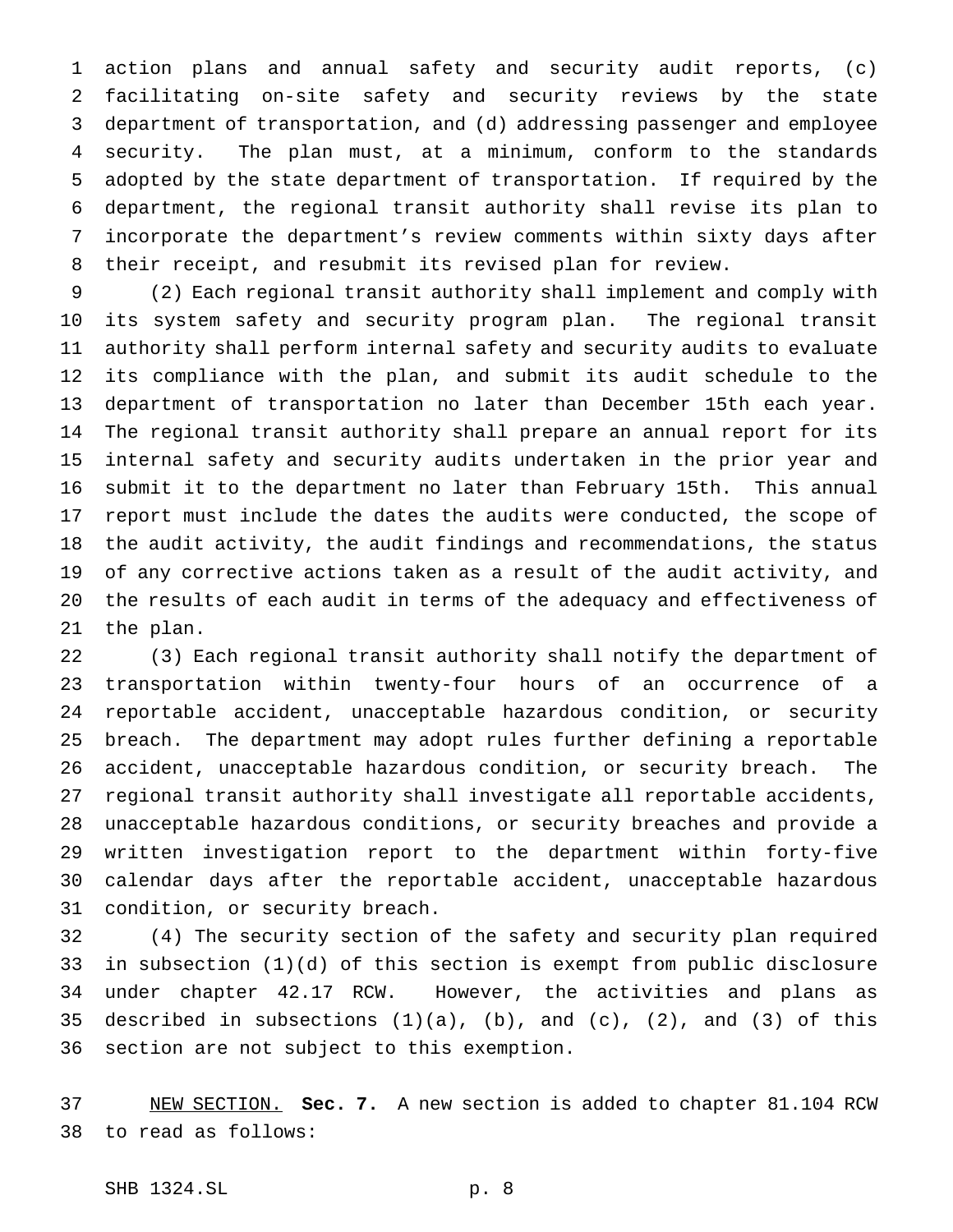(1) The department may collect and review the system safety and security program plan prepared by each owner or operator of a rail fixed guideway system. In carrying out this function, the department may adopt rules specifying the elements and standard to be contained in a system safety and security program plan, and the content of any investigation report, corrective action plan, and accompanying implementation schedule resulting from a reportable accident, unacceptable hazardous condition, or security breach. These rules may include due dates for the department's timely receipt of and response to required documents.

 (2) The security section of the system safety and security plan as described in subsection (1)(d) of sections 1 through 6 of this act are exempt from public disclosure under chapter 42.17 RCW by the department when collected from the owners and operators of fixed railway systems. However, the activities and plans as described in subsection (1)(a), (b), and (c) of sections 1 through 6 of this act are not exempt from public disclosure.

 (3) The department shall audit each system safety and security program plan at least once every three years. The department may contract with other persons or entities for the performance of duties required by this subsection. The department shall provide at least thirty days' advance notice to the owner or operator of a rail fixed guideway system before commencing the audit.

 (4) In the event of a reportable accident, unacceptable hazardous condition, or security breach, the department shall review the investigation report, corrective action plan, and accompanying implementation schedule, submitted by the owner or operator of the rail fixed guideway system to ensure that it meets the goal of preventing and mitigating a recurrence of the reportable accident, unacceptable hazardous condition, or security breach.

 (a) The department may, at its option, perform a separate, independent investigation of a reportable accident, unacceptable hazardous condition, or security breach. The department may contract with other persons or entities for the performance of duties required by this subsection.

 (b) If the department does not concur with the investigation report, corrective action plan, and accompanying implementation schedule, submitted by the owner or operator, the department shall notify that owner or operator in writing within forty-five days of its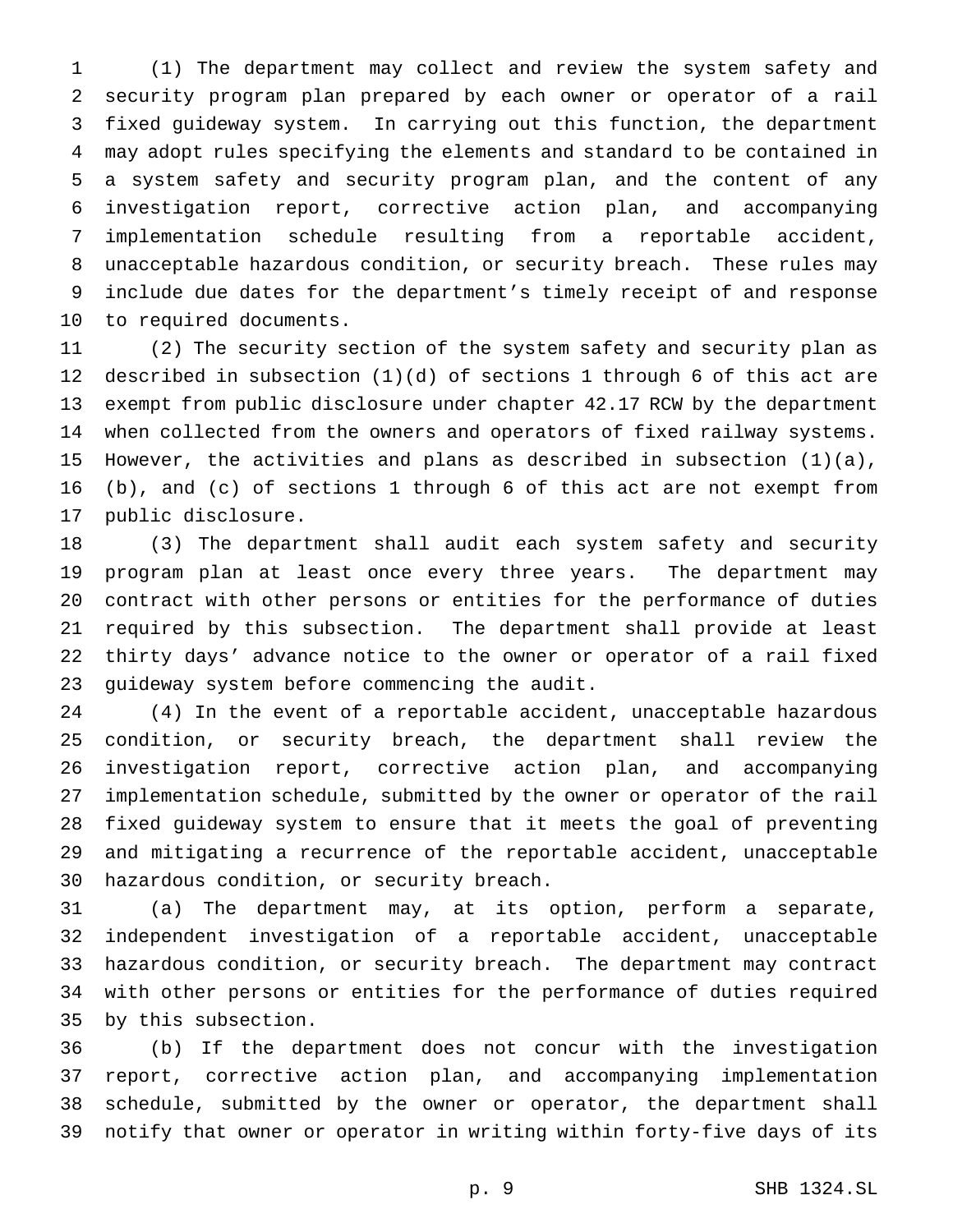receipt of the complete investigation report, corrective action plan, and accompanying implementation schedule.

 (5) The secretary may adopt rules to implement this section and sections 1 through 6 of this act, including rules establishing procedures and timelines for owners and operators of rail fixed guideway systems to comply with sections 1 through 6 of this act and the rules adopted under this section. If noncompliance by an owner or operator of a rail fixed guideway system results in the loss of federal funds to the state of Washington or a political subdivision of the state, the owner or operator is liable to the affected entity or entities for the amount of the lost funds.

 (6) The department may impose sanctions upon owners and operators of rail fixed guideway systems, but only for failure to meet reasonable deadlines for submission of required reports and audits. The department is expressly prohibited from imposing sanctions for any other purposes, including, but not limited to, differences in format or content of required reports and audits.

 (7) The department and its employees have no liability arising from 19 the adoption of rules; the review of or concurrence in a system safety and security program plan; the separate, independent investigation of a reportable accident, unacceptable hazardous condition, or security breach; and the review of or concurrence in a corrective action plan for a reportable accident, unacceptable hazardous condition, or security breach.

 NEW SECTION. **Sec. 8.** A new section is added to chapter 42.17 RCW to read as follows:

 The security section of transportation system safety and security program plans required under sections 1 through 6 of this act are exempt from disclosure under this chapter.

 **Sec. 9.** RCW 81.104.015 and 1992 c 101 s 19 are each amended to read as follows:

 Unless the context clearly requires otherwise, the definitions in this section apply throughout this chapter.

 (1) "High-capacity transportation system" means a system of public transportation services within an urbanized region operating principally on exclusive rights of way, and the supporting services and facilities necessary to implement such a system, including interim